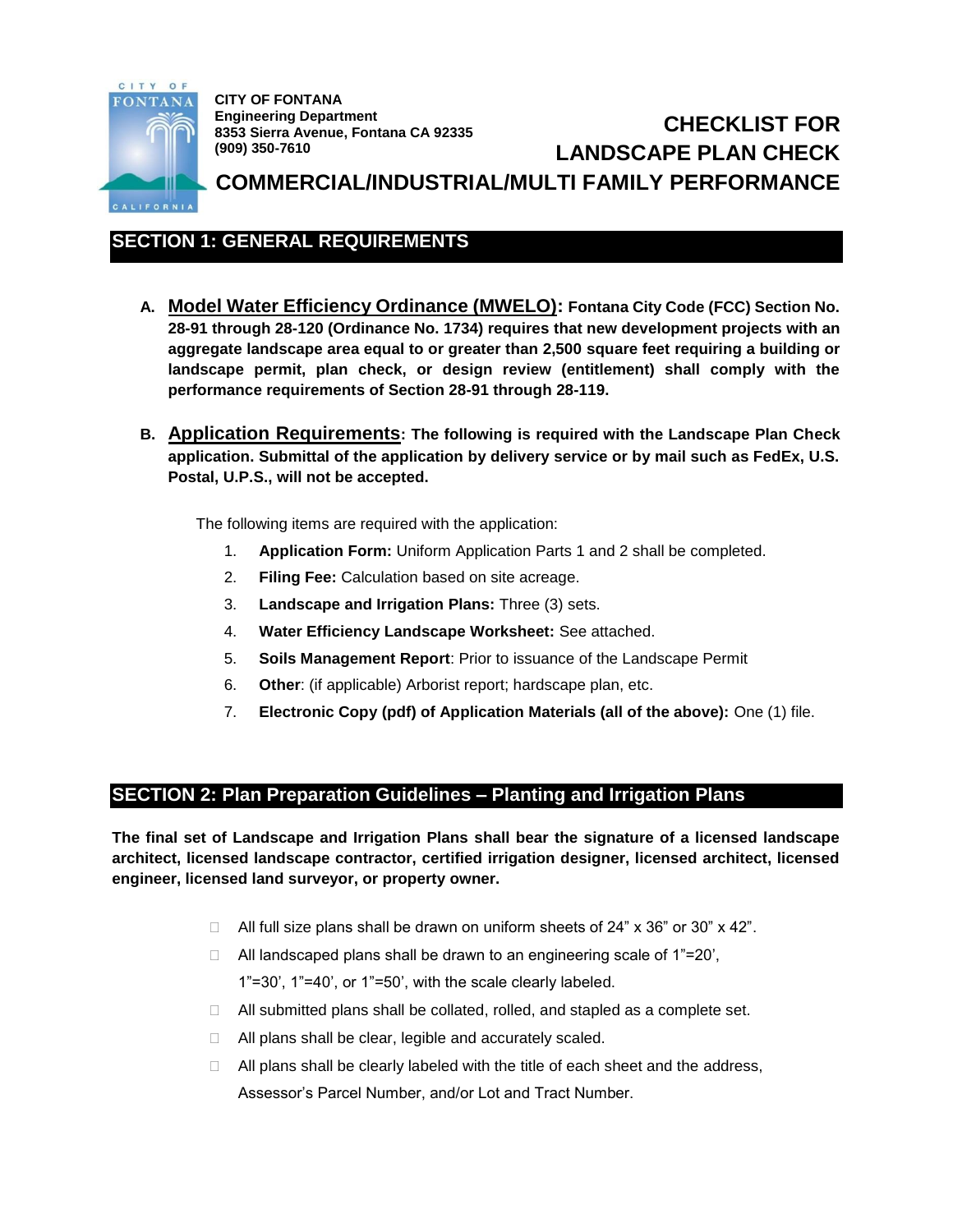- $\Box$  All plans shall contain a north arrow, vicinity map and a legend identifying any symbols.
- $\Box$  A one-sheet index map shall be provided when a plan cannot contain the entire project on one sheet (not included in the per sheet filing fee).
- □ Existing or proposed improvements/structures shall be clearly identified.

### **SECTION 3: Contents of Planting and Irrigation Plans**

**The items listed below are considered a minimum. Additional information may be necessary for clarification during the review process.**

#### **Detailed Landscape Planting Plan**: **(show all of the following)**

- $\Box$  Name, address of the property owner, phone number of the applicant and the author of the plan
- □ Address/location of the property.
- □ Assessor Parcel Number(s).
- □ Adjacent streets and alleys by name.
- □ Any legal easements that cross the property or other pertinent legal features.
- $\Box$  Property lines and dimensions.
- $\Box$  Location, size, and shape of any structures existing on the site.
- $\Box$  Location, size, and shape of any paved areas.
- D Pedestrian access routes and all points of ingress and egress.
- $\Box$  All existing utilities and fire hydrants.
- □ Line-of-sight at all driveways and/or intersections from proposed landscaping.
- □ All proposed gate locations onsite.
- □ Location and type of required Water Quality Management BMPs (please coordinate with approved Water Quality Management Plans).
- All proposed plant material (trees, shrubs, groundcover):
	- $\Box$  A plant material inventory with legend shall be included on all pages displaying the planting plan. The inventory shall include the symbol, name (botanical and common), quantity, size, and Water Use Classification of Landscape Species (WUCOLS) plant factor and designation (VL, L, M, H, VH);
	- □ One-hundred percent (100%) of landscape, excluding edibles and areas using recycled water, shall consist of plants that average WUCOLS plant factor of 0.3. WUCOLS plants database can be found online at: http//ucanr.edu/sites/WUCOLS/; and,
	- $\Box$  Turf is prohibited.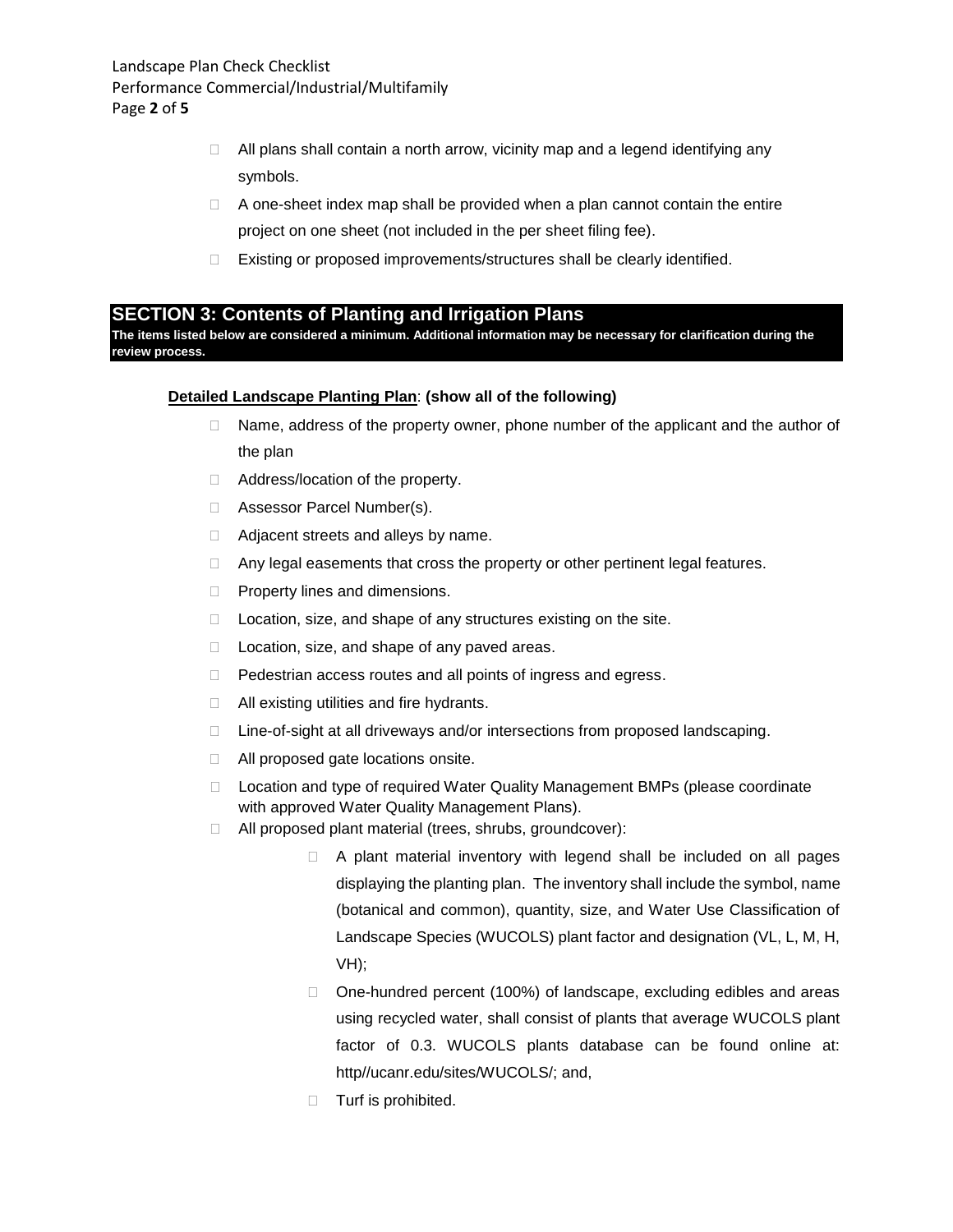#### **Detailed Irrigation Plan**: **(show all of the following)**

- $\Box$  Irrigation inventory with legend shall be included on all pages displaying the irrigation plan. The inventory shall include the symbol, manufacturer's model number and description, and detail reference on all pages displaying the irrigation plan.
- $\Box$  Hydrozone legend that includes the zone number or description and the maximum WUCOLS of each hydrozone (hydrozones containing a mix of low and high water use plants is not permitted).
- □ Table showing the Maximum Applied Water Allowance (MAWA) calculation and the final Estimated Total Water Use (ETWU). The ETWU shall not exceed the MAWA.
- □ Automatic weather or soil-moisture based irrigation controllers.
- □ Rain and Wind sensors specific to the local area climate.
- $\Box$  Irrigation controls shall be of a type which does not lose programming data when the primary power source is interrupted.
- $\Box$  Pressure regulators shall be installed on the irrigation system ensuring that dynamic pressure of the system is within the manufacturer's recommended pressure range.
- $\Box$  All irrigation emission devices shall meet the requirements set in the ANSI Standard "Landscape Irrigation Sprinkler and Emitter Standard" (ASABE/ICC 802-2014). All sprinkler heads installed in the landscape shall document a distribution uniformity low quarter of 0.65 or higher using the defined protocol in ASABE/ICC 802-2014.
- $\Box$  Areas less than ten (10) feet in width in any direction shall be irrigated with subsurface irrigation or other means that produces no runoff or overspray.
- $\Box$  Overhead irrigation is not permitted within 24-inches of any non-permeable surface.

#### **Required Statements and Certifications**: (Show on set of plans, sign and date)

- *"I agree to comply with the requirements of the water efficient landscape ordinance and submit a complete Landscape Documentation Package"*
- *"I have complied with the criteria of the ordinance and applied them accordingly for the efficient use of water in the landscape and grading design plans."*
- "*Unless contradicted by a soils test, compost at a rate of a minimum of four cubic yards per one-thousand (1,000) square feet of permeable area shall be incorporated to a depth of six inches into the soil*."
- "*A minimum 3-inch layer of mulch shall be applied on all exposed soil surfaces of planting areas except turf areas, creeping or rooting groundcovers, or direct seeding applications where mulch is contraindicated*."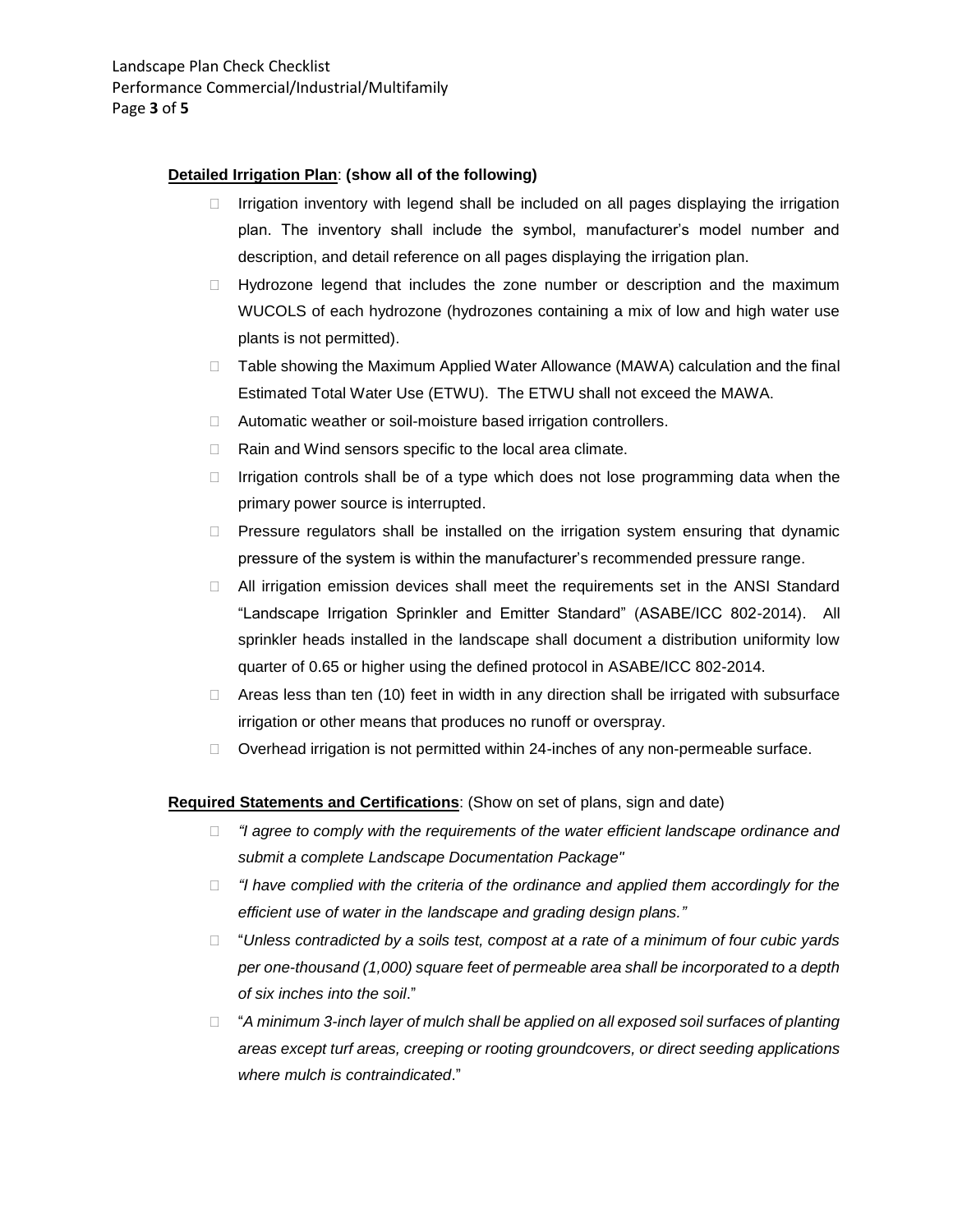- □ "At the time of final inspection, the permit applicant must provide the owner of the *property with a certificate of completion, certificate of installation, irrigation schedule of landscape and maintenance*."
- "*Recirculating water systems shall be used for water features*."
- "*Pressure regulating devices are required if water pressure is below or exceeds the recommended pressure of the specified irrigation devices*."
- *"Check valves or anti-drain valves are required on all sprinkler heads where low point drainage could occur."*
- *"A diagram of the irrigation plan showing hydrozones shall be kept with the irrigation controller for subsequent management purposes."*
- *"A Certificate of Completion shall be filled out and certified by either the designer of the landscape plans, or the licensed landscape contractor for the project."*
- *"No Certificate of Occupancy shall be issued until the City landscape inspector has verified that all irrigation, grading, and planting have been completed in accordance with the approved plans and specifications of FCC Section 28-117 at time of final inspection."*
- *"An irrigation audit report shall be completed per FCC Section 28-106 at time of final inspection."*
- *"With regard to Landscape Maintenance Districts (LMD) or public landscape, it shall be the responsibility of the developer to comply with FCC Section 28-118, Special Landscape District requirements."*

### **SECTION 4: Water Efficiency Worksheet**

- □ See attached Water Efficiency Worksheet.
- □ Show the Maximum Applied Water Allowance (MAWA) and the Estimated Total Water Use (ETWU). Ensure the MAWA meets or exceeds the calculated ETWU.
- $\Box$  The Reference Evapotranspiration (ETo) for Fontana is 55.6.
- □ The Evapotranspiration Adjustment Factor (ETAF) shall not exceed a factor of 0.45 (nonresidential).
- The Plant Factor (PF) used shall be from WUCOLS (see http//ucanr.edu/sites/WUCOLS/).
- $\Box$  For the purpose of calculating the Estimated Total Water Use (ETWU), the irrigation efficiency is 0.75 for overhead spray devices and 0.81 for drip system devices.
- All water features shall be located in the high water use hydrozone. All temporary irrigated areas shall be in the low water use hydrozone (hydrozones containing a mix of low and high water use plants is not permitted).